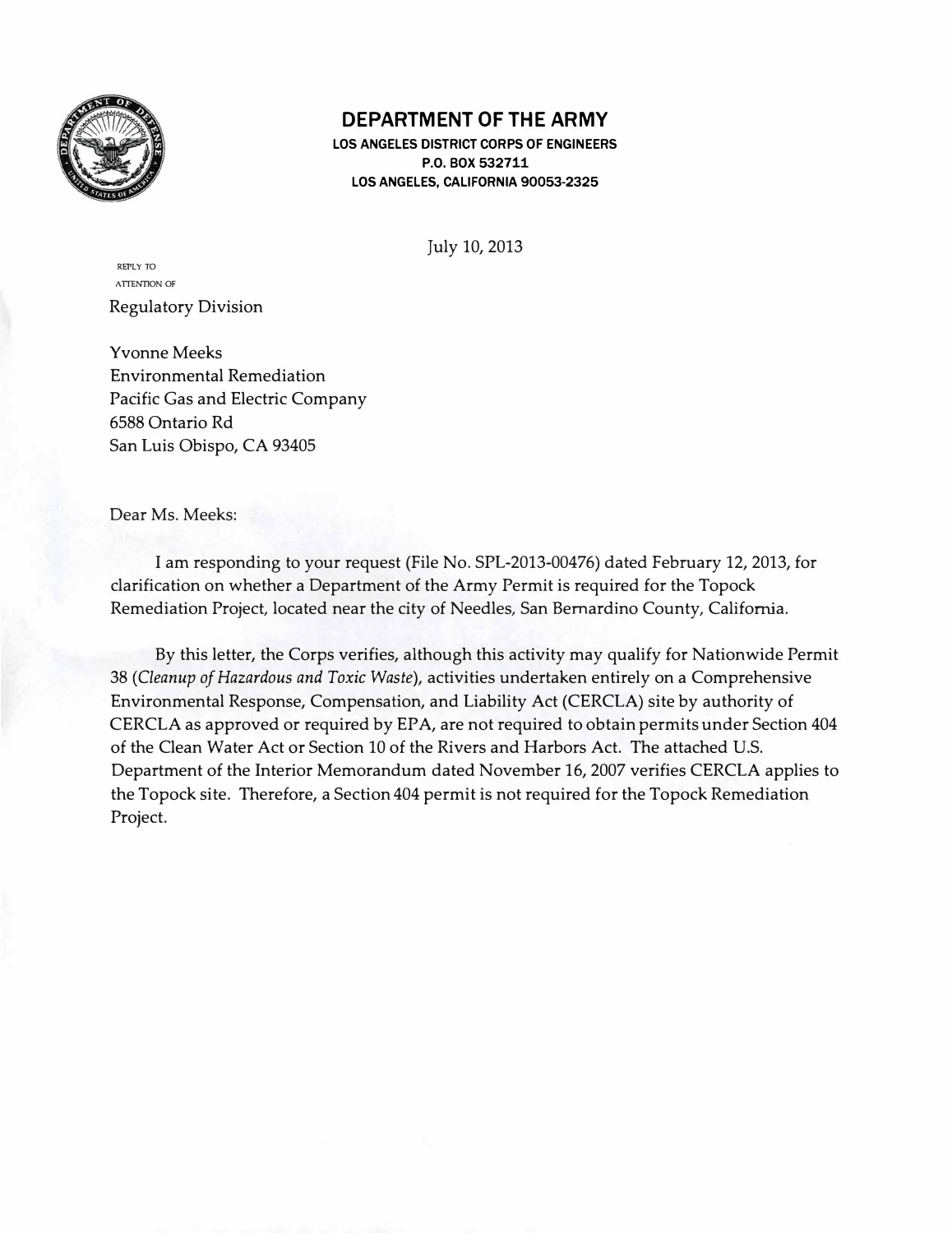If you have any questions, please contact me at 213-452-3417 or via e-mail at [Gerardo.Salas@usace.army.mil](mailto:Gerardo.Salas@usace.army.mil). Please be advised that you can now comment on your experience with Regulatory Division by accessing the Corps web-based customer survey form at: http://per2.nwp.usace.army.mil/survey.html.

Sincerely,

# Digitally signed by **SA LAS• GERARD** SALAS.GERARDO.1260676870 DN: c=US, o=U.S. Government, ou=DoD, ou=PKl,ou=USA, 0 cn=SALAS.GERARD0.1260676870 • 1260676870 Date: [2013.07.10](https://2013.07.10) 16:01:16--07'00'

Gerardo Salas Project Manager L.A. & San Bernardino Section North Coast Branch Regulatory Division

Enclosure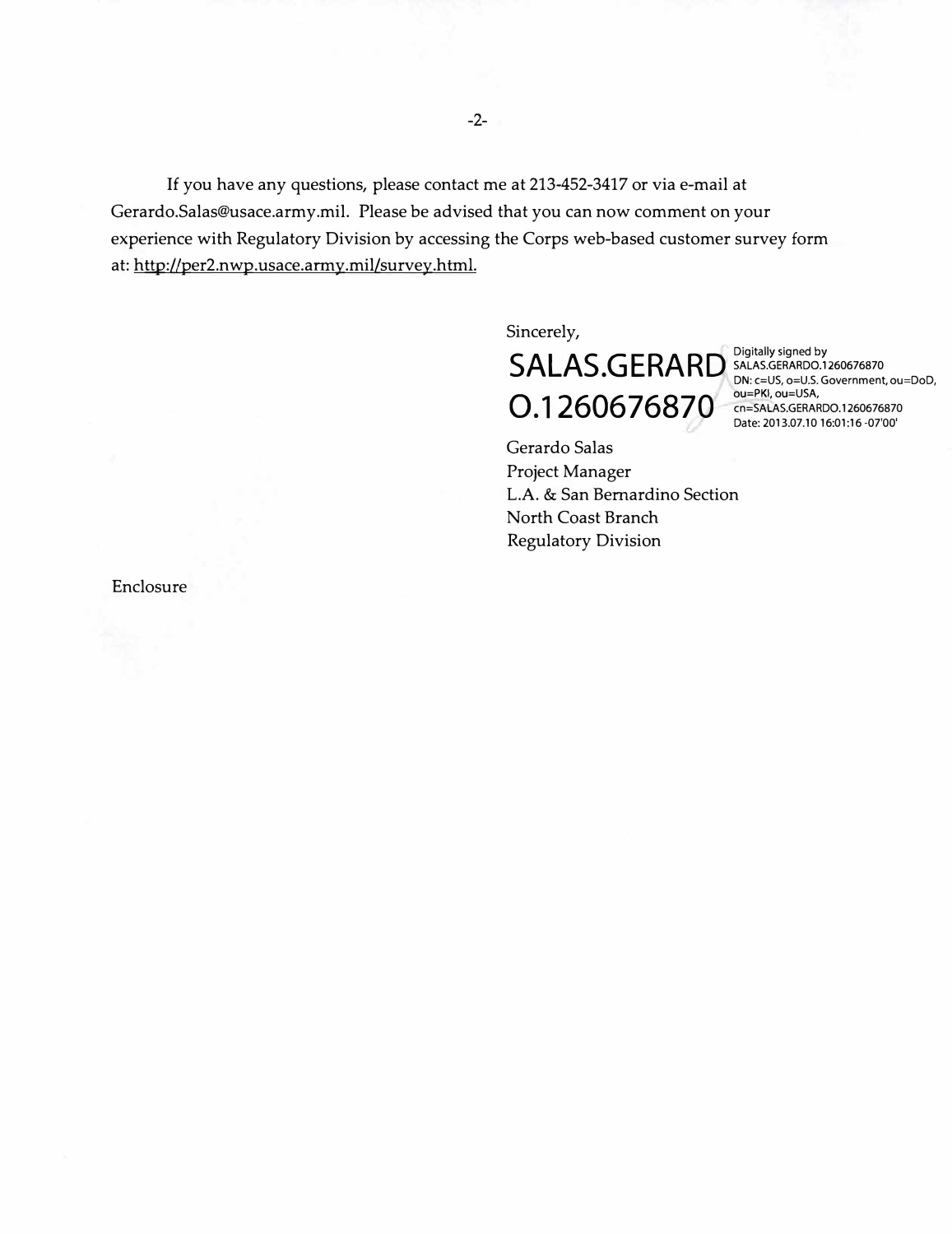

## United States Department of the Interior

OFFICE OFTHE SOLICITOR

#### **MEMORANDUM**

| TO:   | Kris Doebbler<br>Remedial Project Manager, PG&E Topock CERCLA Site |
|-------|--------------------------------------------------------------------|
| FROM: | Melissa Derwart<br>Attorney-Advisor, Office of the Solicitor       |
| RE:   | <b>CERCLA Permit Exemption</b>                                     |
| DATE: | November 16, 2007                                                  |

Per your request. the following memorandum is provided to describe the scope and effect of the permit exemption codified in Section  $121(e)(1)$  of the Comprehensive Environmental Response, Compensation, and Liability Act of 1980 ("CERCLA'). The Administrative Consent Agreement ("Consent Agreement"), executed July 11 , 2005, between the United States Department of the Interior, the Bureau of Land Management, the U.S. Fish and Wildlife Service, the Bureau of Reclamation (collectively, the "Federal Agencies"), and Pacific Gas & Electric Company ("PG&E") expressly provides that any response action conducted at the PG&E Topock CERCLA Site (the "Site"), including studies, shall be subject to the permit exemption in CERCLA Section  $121(e)$ .<sup>1</sup> This memorandum provides further guidance on the language and purpose of the permit exemption and its applicability to the Site.

#### CERCLA Permit Exemption - Section 121(e)(l)

CERCLA Section 12l(e)(l) provides that: "No Federal, State, or local permit shall be required for the portion of any removal or remedial action conducted entirely on-site, where such remedial action is selected and carried out in compliance with this section."<sup>2</sup> This

<sup>&</sup>lt;sup>1</sup> See Consent Agreement, Section XI (Other Applicable Laws).

<sup>&#</sup>x27; 42 U.S.C. §9621(e)(I).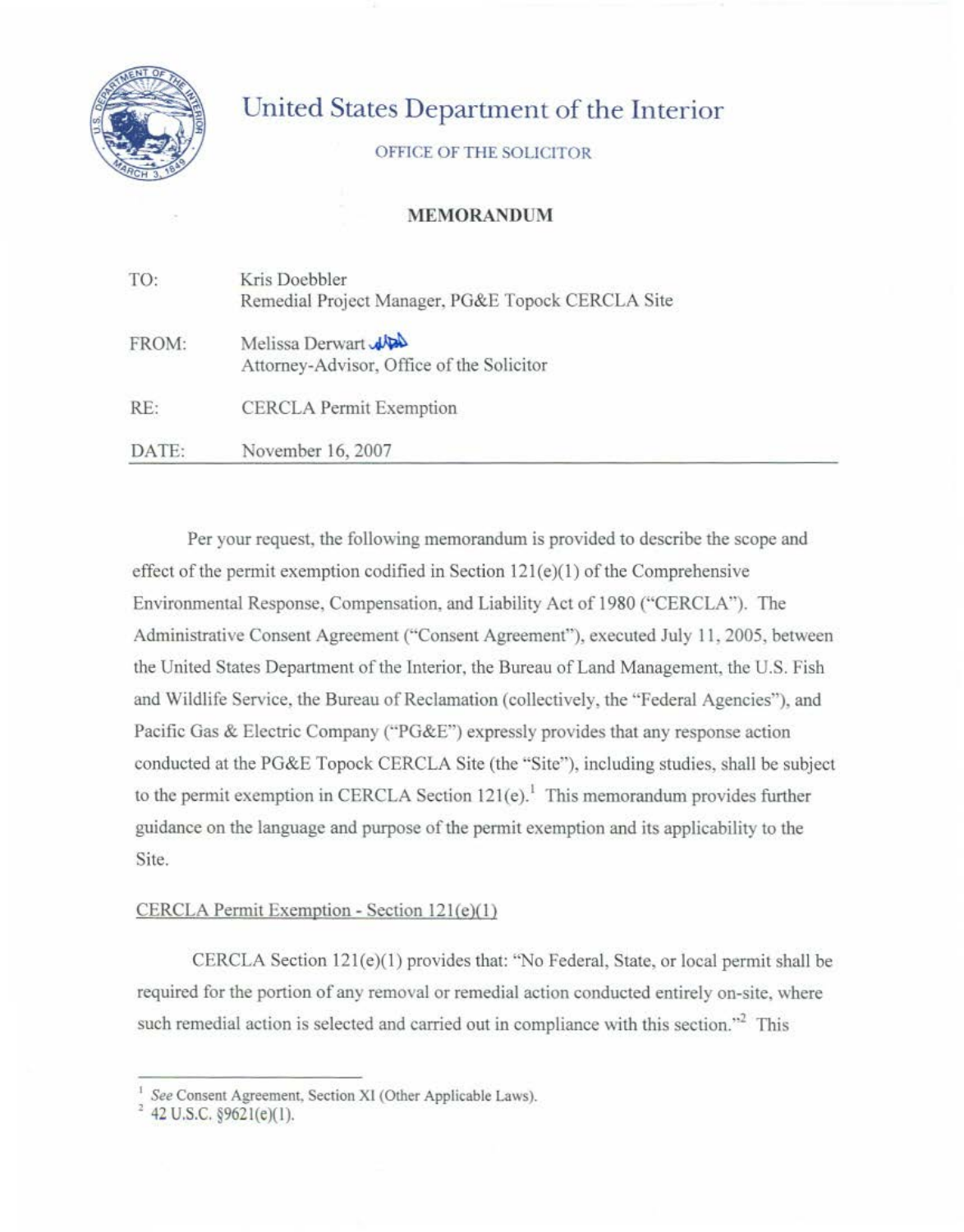provision, applies to all administrative requirements, whether or not they are actually styled as "permits." In other words, Section 121(e)'s permit exemption relieves a party from the permitting process, or any other administrative or procedural requirements (e.g. requirements for preparing and submitting permit applications). Any substantive elements that would be required by the permit, however, must still be attained.<sup>3</sup>

The permit exemption was developed by the U.S. Environmental Protection Agency ("EPA'') in promulgating the National Contingency Plan ("NCP"), and subsequently codified by Congress in amendments to CERCLA, to ensure that CERCLA response actions "proceed in an expeditious manner, free from potentially lengthy delays associated with the permit process."<sup>4</sup> The rationale for the permit exemption, as articulated by EPA, is that procedural and administrative requirements typically required by a permit process should not be required during a CERCLA response action because "CERCLA and the NCP already provide a procedural blueprint" for a CERCLA response.<sup>5</sup> Therefore, exempting CERCLA response actions from external permitting processes would preclude delay, cost increases, and duplication, making the response process far more efficient.

When determining the applicability of the permit exemption, there are two threshold elements. First, there must be a "qualifying action." which is defined as any CERCLA response action"... conducted by a lead agency or by a potentially responsible person or other person under an order or consent decree..."<sup>6</sup> Second, the permit exemption applies only to the portion of the removal or remedial action which is conducted entirely ·'on-site:' The NCP defines "on-site" as "the areal extent of contamination and all suitable areas in very close proximity to the contamination necessary for implementation of the response action."<sup>7</sup> EPA guidance and the NCP preamble further explains that "areal" refers to surface areas, the air above the site, the soil, and any groundwater plume that are to be remediated.<sup>8</sup>

紙 日和

<sup>&</sup>lt;sup>3</sup> See In the Matter of U.S. Department of Energy Hanford Nuclear Reservation, Determination Regarding CERCLA and RCRA Jurisdictional Relationship, EPA ALJ Opinion, February 9, 2000.

<sup>&</sup>lt;sup>4</sup> EPA Guidance Document, *RCRA, Superfund & EPCRA Hotline Training Module; Introduction to Applicable or Relevam andAppropriate Requirements,* EPA540-R-98-020, June 1998. *s* Id.

<sup>&</sup>lt;sup>6</sup> EPA Guidance Document, *Permits and Permit "Equivalency" Processes for CERCLA On-Site Response*<br>Actions, OSWER Directive 9355.7-03, February 19, 1992.

*Actions,* OSWER Directive 9355.7-03, February 19. 1992. <sup>7</sup>Id.; 40 CFR § 300.400(e)(l). 8 *See* EPA Guidance, *Permits and Permit "£quivalency"; See also. 55* FR 8689, March 8, 1990.